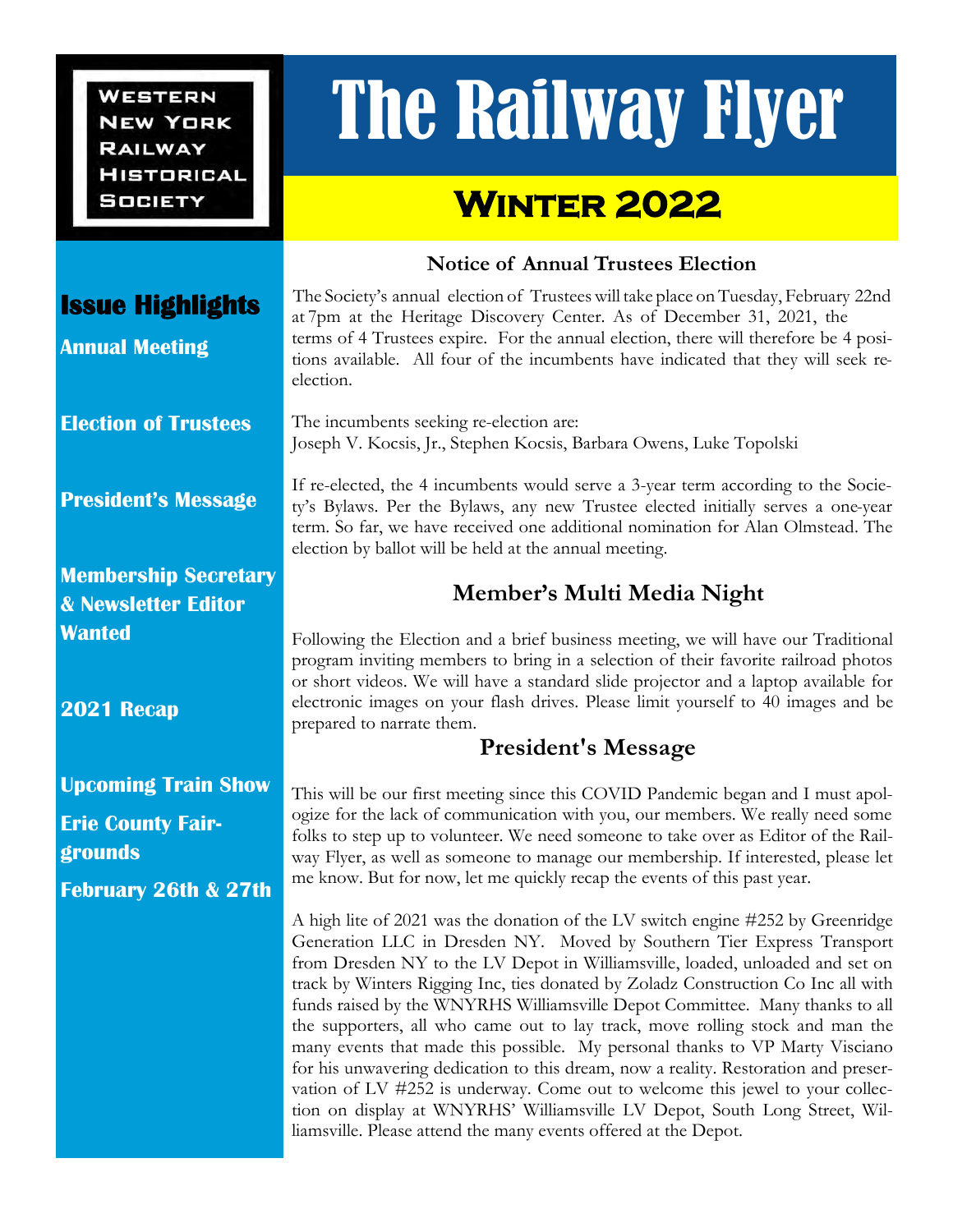Another "Jewel" the historic on-going reconstruction of the 1911 BR&P Orchard Park Depot. This is an example of perseveration at it's finest. Years of dedication by the WNYRHS Orchard Park Committee have resulted in a funded highquality reconstruction of many elements of the Depot, driveways and grounds. A movie was shot on site before major construction was started and another was shot part way thru this reconstruction. The second movie company built the Ladies Waiting Room Central Bench from the original drawings – magnificent, heartwarming – it fills the room with life. Next the Depot Committee found and contracted with a craftsman to build the Men's Waiting Room Central Bench to match. Then the Committee lead by Gary Ludwig installed and finished the fine oak bench in place adding life to that room. That is just the tip of the ice burg. Director Jim Slominski has spearheaded years of grant writing and with the Depot Committees undying community involvement a spark lite a fire of support. Events, donations, meetings with the B&PRR and the Rails to Trails Organization, recognition within the community, support by the government of the Village of Orchard Park and The Beiler Family have resulted in the replacing of foundations and post supporting the platform and over hanging roofs of the 110-year-old Depot. Reclaiming and relaying of the original paver bricks, painting, professional cleaning, replacing driveways and paving are all only a part of what has been accomplished. Refinishing of the depot floors have been completed. Replacing the freight house loading dock is planned. The tile roofs are the next major project that needs attention. Many events have been held and more are set to take place at this Jewel of the Orchard Park Community. Come appreciate what has been preserved.

The Heritage Discovery Center, 100 Lee Street Buffalo, the newest addition to WNYRHS has made strong strides in establishing a group of Historical Societies, groups and museums. HDC is home to The Steel Plant Museum, The WNYRHS Museum, The Buffalo Light House Society, The Nickle Plate Road Historical and Technical Society, The Erie-Lackawanna Historical Society, BIGS – The Buffalo Irish Genealogy Society and The Buffalo Geological Society. Open hours are 10-2 Tuesday, Thursday and 10-4 Saturday for the Steel Plant Museum and the WNYRHS Museum and store. BIGS, Buffalo Irish Genealogy Society Research Library by appointment. Go to their Websites for more information.

HDC also archives 10 of thousands railroad employee records, maps, photos, slides, films, books as well as tons of railroad artifacts. Rolling stock, signals, baggage carts and a Fairmont Inspection car & trailer are on site. Arrangements are being made to purchase one mile of 110 lb. track with plans for it to be laid so we can move our other rolling stock to one location where we can control its care and restoration.

All of this takes manpower. That is where you step up. This is your railroad historical society.

Another part of preservation is facing the reality that we can not do it alone nor can we save everything. For more than two years your Board of Directors have been negotiating with the Medina Railroad Museum. Our joint goals are to preserve this fleet, to keep these six NYC passenger coaches from the "Empire State Limited" in Western New York as a matching set, to continue to make these historic cars available to the Western New York public.

All cost of operation (insurance, airbrake inspection) maintenance (windows, seat covers, generators) and up grading as required was the responsibility Medina. This contract was never enforced. WNYRHS supplied the manpower and paid this cost ever since the fleet was leased to Medina Railroad Museum. The rental funds received by WNYRHS from trips run by the Medina Railroad Museum were insufficient to upgrade the cars to the level required by todays non railfan public.

Your WNYRHS, like many other organizations, volunteer pool is stretched thin. Our hands on work force have aged. We can no longer do the physical things that we would love to do. Filling a "Car Committee" to maintain and man the NYC fleet in Medina was not happening, it has been left to just a few and they just cannot do the heavy work anymore. Funding the operation, maintenance and upgrading within a lease agreement was not moving forward. Our goal of preservation of these historic cars in Western New York was best achieved by Medina Railroad Museum becoming the owner / operator. WNYRHS sold these six NYC passenger cars to the Medina Railroad Museum for \$350,000 effective July 1, 2021.

WNYRHS will continue to work with The Medina Railroad Museum, other Historical Societies and interested parties in preserving our Heritage. I repeat "All of this takes manpower. That is where you step up. This is your railroad historical society." There are great things ahead and as we begin to put the pandemic behind us and return to "normal", I ask you to stick with us and renew your membership in the Society if not already done.

Thank you for your continued support of the Society. See you at the Train Show on February 26th & 27th at the Fairgrounds. Proud to Serve You, Caryl Ashley Youngers President, WNYRHS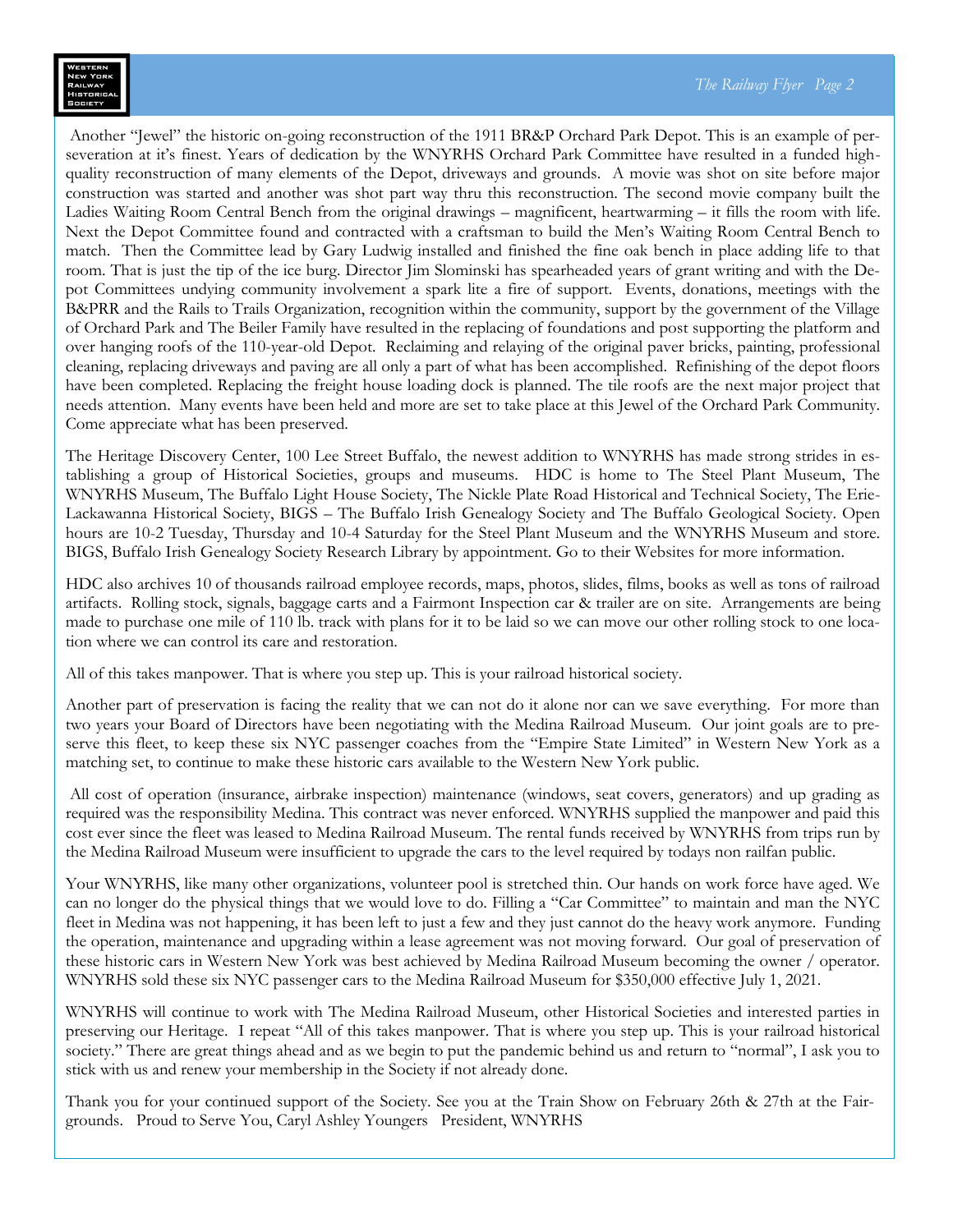| VESTERN<br><b>NEW YORK</b><br>RAILWAY<br>HISTORICAL<br><b>SOCIETY</b><br>WESTERN<br><b>NEW YORK</b><br><b>MEMBERSHIP/DONATION FORM</b><br>RAILWAY<br><b>HISTORICAL</b><br>2022<br>SOCIETY<br><b>Become a member of the Western New York Railway Historical Society</b><br>Renewal Membership _____ New Membership ____<br><b>Name Name Name <i>notation</i> <b><i>notation notation notation</i> <b><i>notation notation</i> <b><i>notation notation</i> </b></b></b></b><br>Phone (____) __________________________ Age______ Occupation____________________<br>Regular \$25 _____ Regular Plus \$40____ Life \$300 ____ Corporate \$100____<br>Family: \$25 Regular dues plus \$5 for each additional family member<br>Family Life: \$300 Life dues plus \$50 for each additional family member<br><b>**Please add \$5 to Membership fee if you wish to receive the Newsletter by</b><br><b>Mail</b><br>Newsletter Mail Fee \$__________ Total Membership Enclosed \$___________<br>Send all payments of dues and donations payable to:<br><b>WNYRHS, Inc., 100 Lee Street Buffalo, NY 14210</b><br>I want to be contacted about volunteering. My interests are: ___________________<br>tion. All donations are tax-deductable! You may designate the fund to which you wish to donate. | The Railway Flyer Page 3<br><b>Heritage DiscoveRY Cente:</b> |
|-------------------------------------------------------------------------------------------------------------------------------------------------------------------------------------------------------------------------------------------------------------------------------------------------------------------------------------------------------------------------------------------------------------------------------------------------------------------------------------------------------------------------------------------------------------------------------------------------------------------------------------------------------------------------------------------------------------------------------------------------------------------------------------------------------------------------------------------------------------------------------------------------------------------------------------------------------------------------------------------------------------------------------------------------------------------------------------------------------------------------------------------------------------------------------------------------------------------------------------------------------------------------------------------|--------------------------------------------------------------|
| Please consider a donation to your favorite project. The WNYRHS is a fully qualified 501(c)(3) organiza-                                                                                                                                                                                                                                                                                                                                                                                                                                                                                                                                                                                                                                                                                                                                                                                                                                                                                                                                                                                                                                                                                                                                                                                  |                                                              |
|                                                                                                                                                                                                                                                                                                                                                                                                                                                                                                                                                                                                                                                                                                                                                                                                                                                                                                                                                                                                                                                                                                                                                                                                                                                                                           |                                                              |
|                                                                                                                                                                                                                                                                                                                                                                                                                                                                                                                                                                                                                                                                                                                                                                                                                                                                                                                                                                                                                                                                                                                                                                                                                                                                                           |                                                              |
|                                                                                                                                                                                                                                                                                                                                                                                                                                                                                                                                                                                                                                                                                                                                                                                                                                                                                                                                                                                                                                                                                                                                                                                                                                                                                           |                                                              |
|                                                                                                                                                                                                                                                                                                                                                                                                                                                                                                                                                                                                                                                                                                                                                                                                                                                                                                                                                                                                                                                                                                                                                                                                                                                                                           |                                                              |
|                                                                                                                                                                                                                                                                                                                                                                                                                                                                                                                                                                                                                                                                                                                                                                                                                                                                                                                                                                                                                                                                                                                                                                                                                                                                                           |                                                              |
|                                                                                                                                                                                                                                                                                                                                                                                                                                                                                                                                                                                                                                                                                                                                                                                                                                                                                                                                                                                                                                                                                                                                                                                                                                                                                           |                                                              |
|                                                                                                                                                                                                                                                                                                                                                                                                                                                                                                                                                                                                                                                                                                                                                                                                                                                                                                                                                                                                                                                                                                                                                                                                                                                                                           |                                                              |
|                                                                                                                                                                                                                                                                                                                                                                                                                                                                                                                                                                                                                                                                                                                                                                                                                                                                                                                                                                                                                                                                                                                                                                                                                                                                                           |                                                              |
|                                                                                                                                                                                                                                                                                                                                                                                                                                                                                                                                                                                                                                                                                                                                                                                                                                                                                                                                                                                                                                                                                                                                                                                                                                                                                           |                                                              |
|                                                                                                                                                                                                                                                                                                                                                                                                                                                                                                                                                                                                                                                                                                                                                                                                                                                                                                                                                                                                                                                                                                                                                                                                                                                                                           |                                                              |
|                                                                                                                                                                                                                                                                                                                                                                                                                                                                                                                                                                                                                                                                                                                                                                                                                                                                                                                                                                                                                                                                                                                                                                                                                                                                                           |                                                              |
|                                                                                                                                                                                                                                                                                                                                                                                                                                                                                                                                                                                                                                                                                                                                                                                                                                                                                                                                                                                                                                                                                                                                                                                                                                                                                           |                                                              |
|                                                                                                                                                                                                                                                                                                                                                                                                                                                                                                                                                                                                                                                                                                                                                                                                                                                                                                                                                                                                                                                                                                                                                                                                                                                                                           |                                                              |
|                                                                                                                                                                                                                                                                                                                                                                                                                                                                                                                                                                                                                                                                                                                                                                                                                                                                                                                                                                                                                                                                                                                                                                                                                                                                                           |                                                              |
|                                                                                                                                                                                                                                                                                                                                                                                                                                                                                                                                                                                                                                                                                                                                                                                                                                                                                                                                                                                                                                                                                                                                                                                                                                                                                           |                                                              |
|                                                                                                                                                                                                                                                                                                                                                                                                                                                                                                                                                                                                                                                                                                                                                                                                                                                                                                                                                                                                                                                                                                                                                                                                                                                                                           |                                                              |
|                                                                                                                                                                                                                                                                                                                                                                                                                                                                                                                                                                                                                                                                                                                                                                                                                                                                                                                                                                                                                                                                                                                                                                                                                                                                                           |                                                              |
| 2021 Fund Drive \$________ Orchard Park Depot Fund \$______ Caboose Fund \$_____                                                                                                                                                                                                                                                                                                                                                                                                                                                                                                                                                                                                                                                                                                                                                                                                                                                                                                                                                                                                                                                                                                                                                                                                          |                                                              |
| Locomotive Fund \$_______ Williamsville Depot Fund \$_______ Museum Fund \$______                                                                                                                                                                                                                                                                                                                                                                                                                                                                                                                                                                                                                                                                                                                                                                                                                                                                                                                                                                                                                                                                                                                                                                                                         |                                                              |
| <b>Or pay by Credit Card</b>                                                                                                                                                                                                                                                                                                                                                                                                                                                                                                                                                                                                                                                                                                                                                                                                                                                                                                                                                                                                                                                                                                                                                                                                                                                              |                                                              |
|                                                                                                                                                                                                                                                                                                                                                                                                                                                                                                                                                                                                                                                                                                                                                                                                                                                                                                                                                                                                                                                                                                                                                                                                                                                                                           |                                                              |
|                                                                                                                                                                                                                                                                                                                                                                                                                                                                                                                                                                                                                                                                                                                                                                                                                                                                                                                                                                                                                                                                                                                                                                                                                                                                                           |                                                              |
| CSV Code (3 digits on back of card) __________                                                                                                                                                                                                                                                                                                                                                                                                                                                                                                                                                                                                                                                                                                                                                                                                                                                                                                                                                                                                                                                                                                                                                                                                                                            |                                                              |
|                                                                                                                                                                                                                                                                                                                                                                                                                                                                                                                                                                                                                                                                                                                                                                                                                                                                                                                                                                                                                                                                                                                                                                                                                                                                                           |                                                              |